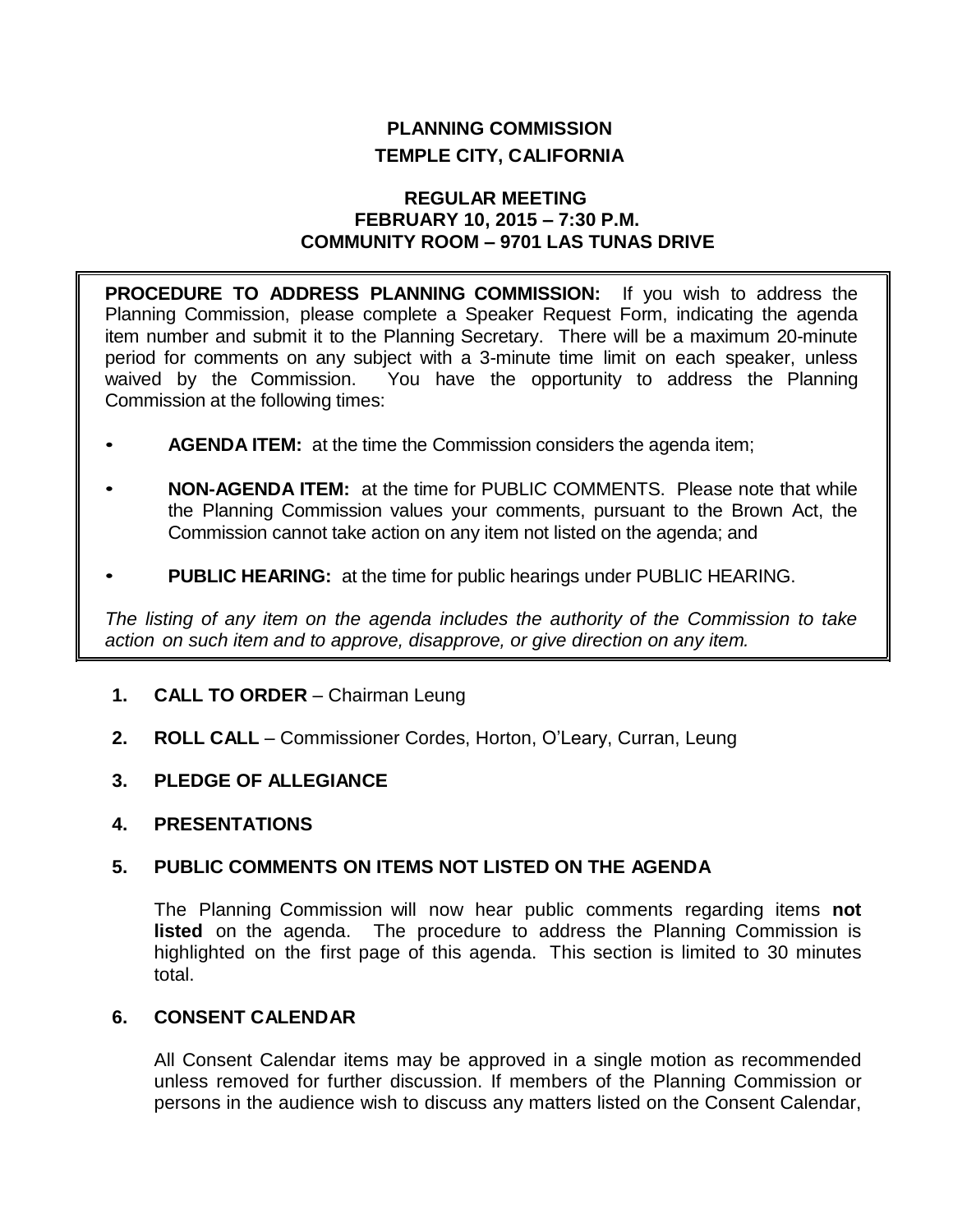Planning Commission Agenda February 10, 2015 Page 2 of 4

please address them at this time.

Recommendation: Approve Item A per recommendations.

### A. APPROVAL OF MINUTES

The Planning Commission is requested to review and approve:

1) Minutes of the [Planning Commission Meeting](http://ca-templecity.civicplus.com/DocumentCenter/View/2497) of January 13, 2015.

#### **7. PUBLIC HEARING**

A. [A Tentative Parcel Map and minor site plan review to lot split and construct two](http://ca-templecity.civicplus.com/DocumentCenter/View/2495)  [single-family homes.](http://ca-templecity.civicplus.com/DocumentCenter/View/2495)

The subject site proposes a lot split of 16,353 square feet resulting in two parcels on the corner of Hart Avenue and Garibaldi Avenue. The proposed lot split requires the approval of a minor site plan review for the construction of two new single-family homes and a tentative parcel map to subdivide the lot. The lot is zoned R-1, Single Family Residential, and designated Low Density Residential by the General Plan.

| Location:    | 6050 Hart Avenue |
|--------------|------------------|
| File Number: | 140000155        |

Applicant: Sidney Chang

Project Planner: Peter Sun

Recommendation:

- 1) Open the Public Hearing item;
- 2) Accept any public testimony; and
- 3) Recommend that the Planning Commission approve the project.

#### B. [Major Site Plan Review and Tentative Tract Map for the development of a](http://ca-templecity.civicplus.com/DocumentCenter/View/2498)  [residential condominium subdivision consisting of nine detached dwelling units.](http://ca-templecity.civicplus.com/DocumentCenter/View/2498)

The project proposes to develop nine detached residential condominium dwellings. The site features a centrally located driveway with five dwellings on the north and four dwellings on the south. Each dwelling is provided with two parking spaces in the attached garage and one guest parking space in the area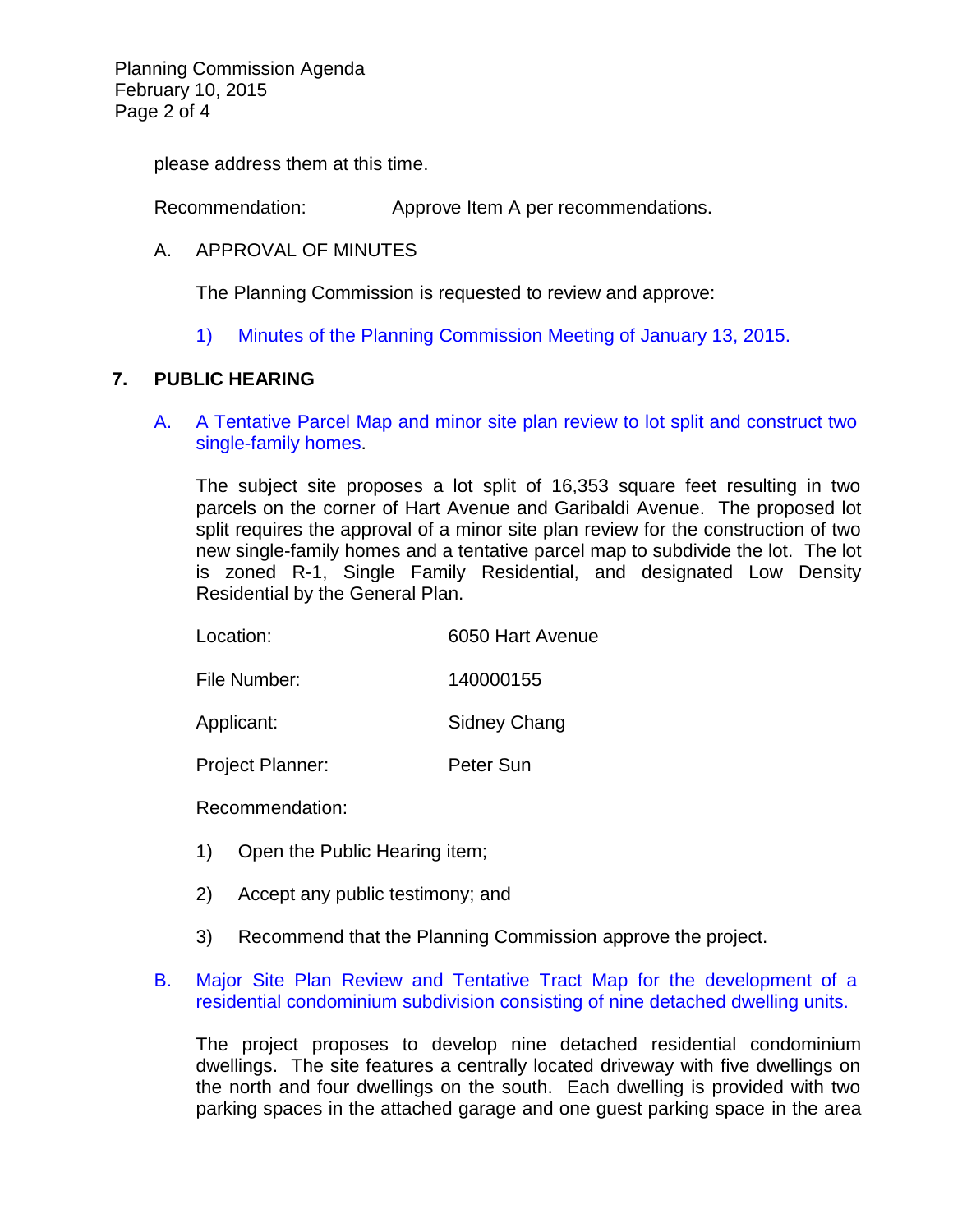between the structures. The site is 146 feet wide and 233 feet deep with a total land area of approximately 34,039 square feet. The site is zoned R-2, and designated Medium Density Residential by the City's General Plan.

File Number: 140000172

Applicant: Tony Li

Project Planner: Hesty Liu

Recommendation:

- 1) Open the Public Hearing item;
- 2) Accept any public testimony; and
- 3) Recommend that the Planning Commission approve the project.

## **8. UNFINISHED BUSINESS** – None

- **9. NEW BUSINESS** None
- **10. COMMUNICATIONS** None

## **11. UPDATE FROM COMMUNITY DEVELOPMENT DIRECTOR**

A. [Policy on applications to modify existing wireless communications facilities.](http://ca-templecity.civicplus.com/DocumentCenter/View/2496)

## **12. COMMISSION ITEMS SEPARATE FROM THE COMMUNITY DEVELOPMENT DIRECTORS REGULAR AGENDA**

- A. COMMISSIONER CORDES
- B. COMMISSIONER HORTON
- C. COMMISSIONER O'LEARY
- D. VICE-CHAIRMAN CURRAN
- E. CHAIRMAN LEUNG

The Planning Commission will now hear additional public comments regarding